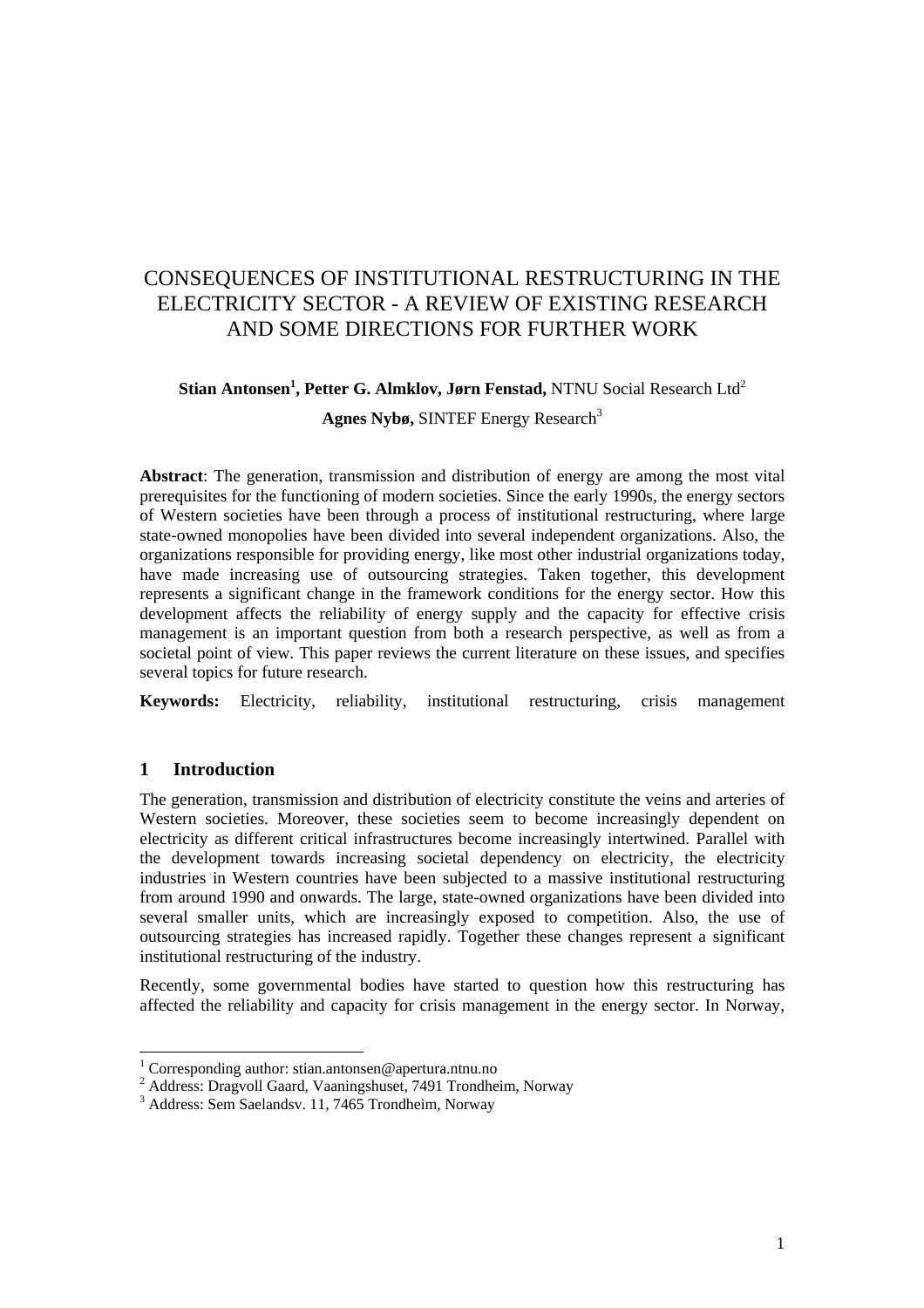for instance, both the Norwegian Water Resources and Energy Administration and the Directorate for Civil Protection and Emergency Planning have voiced concerns that the fragmentation of the industry has left society more vulnerable towards energy-related crises (DSB 2005; NVE, 2008).

This serves to illustrate that the restructuring of the energy sector was largely initiated without a clear view on how the restructuring processes affect the reliability of the industry. As de Bruijne and van Eeten (2007: 19) have noted, "these infrastructures might be critical to our societies, but that hasn't stopped us from subjecting them to the great experiments of privatization, liberalization and deregulation". This paradox is the starting point of this paper. The paper assesses the current scientific knowledge regarding the effects of restructuring on the operational reliability and emergency handling capacities in the energy sector. As well as recounting the most important literature, we will seek to draw an outline of a few key questions that should be explored empirically in future research.

Before addressing the literature on the consequences of institutional restructuring of the electricity sector, it is necessary to give a brief account on the logic and context of these processes in general, as well as the theoretical perspectives that form the basis of the paper.

#### 1.1 The logic of institutional restructuring

l

All countries in Western Europe have to various degrees taken steps towards liberalization of their electricity industries. The organizations responsible for the production and transmission of electrical energy have to a large extent gone from being bodies regulated by governments, to being organized more like private companies subjected to more indirect regulations. This development is part of a general trend of public sector restructuring which is heavily influenced by the ideals of new public management (NPM). These ideals, often associated with the political regimes of Thatcher in the UK and Reagan in the US, involve the transformation of public monopolies into several decentralized, competition-exposed or privatized organizations (see for example Hood, 1995; Johnsen, 2005). These organizational changes span from internal reorganization, like internal transfer-price systems or benchmarking, to full blown outsourcing of the public service. There is a myriad of organizational variants, but the drift towards management by market mechanisms and a modularization and commoditization<sup>4</sup> of services is common denominator. Two arguments are usually associated with this development: It explicates the quality demanded and the cost of all individual parts of the public services, and hence makes the service more manageable. Also, it is argued that the introduction of competition makes it more cost efficient.

From the perspective of societal safety, the processes of restructuring have at least two possible effect scenarios. As institutional restructuring is often accompanied by new audit regimes, one possible consequence is that it leads to a clarification of existing regulations and demands regarding safety and emergency preparedness. The combination of explicit demands and strong governmental control might lead to an increased focus on safety and emergency preparedness, and thus a reduction in societal vulnerability. Another possible scenario is that being exposed to competition will lead to increased vulnerability because it imposes a financial logic upon organizations maintaining critical infrastructures: While public organizations have the provision of public services as their main objective, private organizations' ultimate goal is to generate profit.

The discussion as to which of these possible outcomes is the most likely result is highly politicized. Most market liberalists would probably find the first outcome most plausible whereas those on the left side of the political-ideological scale would tend to find the latter outcome the most likely. What in seems certain is that this development has changed the way

<sup>&</sup>lt;sup>4</sup> Here commoditization refers to the process towards regarding a part of the service, as a discrete standardized product that can be bought in a market. It implies standardizing the requirement for quality and leaving only price as the significant variable. Modularization implies the same interchangeability of parts without necessarily implying a market.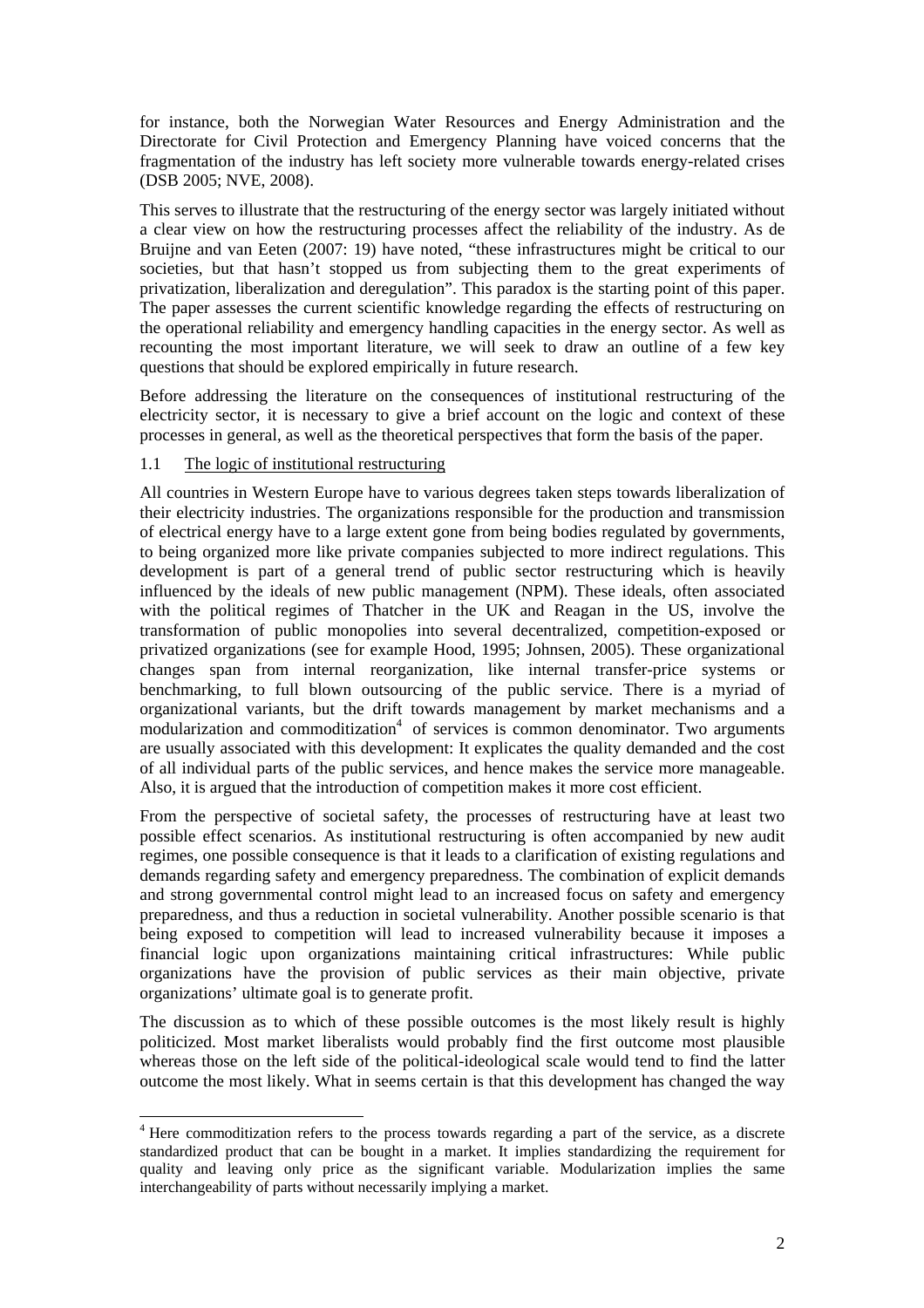the reliability of society-critical services is maintained. Rather than weighing in to the politicized debate, we believe it is important to study how reliability is maintained when the organizations are fragmented into interchangeable modules held together by contractual and economic relations.

### 1.2 Institutional restructuring in the electricity industry

The trend towards liberalization reached the electricity sector in the late 1980s and early 1990s. Traditionally, both the generation, transmission and distribution was assembled in vertical integrated utilities, often state owned. Some general aspects about are outlined in (IEA, 2005b:12):

"Electricity market reform has also brought unbundling and independent, decentralised decision-making. As a result, decisions affecting network operation and performance that were once made in a centrally coordinated way within vertically integrated utilities are now made by many independent market participants. […] In this more integrated and dynamic operating environment, an event affecting a relatively distant part of a transmission system may have greater potential to spread and severely disrupt the supply and operation of electricity markets."

The first launch of an open electricity market came in England and Wales in 1990. Prior to the electricity reform, the entire electricity industry in these countries was state owned, but with the reform came unbundling of generation and transmission, reorganization and eventually privatization.

Norway began restructuring the electricity industry in 1991, with unbundling of activities and the establishment of an open marked, the latter which other Nordic countries joined during the second half of the 1990s. The entire sector was reorganized, creating a distinction between monopoly (network) and competitive business. Nevertheless many network companies were included in larger company groups, practicing both monopoly and competitive activities. Most electricity companies are still owned by the state or local authorities.

The electricity sector in the US has undergone similar changes as outlined above, the historic picture here being more complex due to differences in state regulation. The latest milestones are the federal energy acts of 1992 and 2005, the first triggering the unbundling of transmission and generation business and the latter promoting further development towards open and competitive markets.

The International Energy Agency (IEA) concludes that the liberalization process in the electricity sector has delivered considerable economic benefits. Competition has led to a focus on cost-reductions and a more efficiently use of assets. However low investment levels, lossof-supply incidents and the society's increasing dependability on electricity has shifted the focus towards quality and security of supply in many western countries (IEA, 2005a).

## **2 Theoretical perspectives on restructuring and reliability**

There are two main theoretical schools within the theory on safety and reliability, Normal Accident Theory (NAT) and High Reliability Theory (HRT). These schools to a great extent represent competing frameworks, although HRT to some extent recognizes the insights of NAT. These two frameworks offer insights into understanding the consequences of institutional restructuring. Surprisingly, despite their theoretical differences, they come to the same conclusion regarding the consequences of institutional restructuring.

## 2.1 Normal Accident Theory

Normal Accident Theory is inextricably connected to the works of Charles Perrow (1984, 1999) and Scott Sagan (1994). NAT to a large extent hinges on the concepts of "coupling" and "complexity". The concept of coupling refers to the degree of interconnectedness in technological systems, i.e. the extent to which failures are escalate rapidly and spread to other parts of the system, or even into other technological systems. The concept of complexity refers to the degree of predictability and linearity in a system's processes. If a system (either a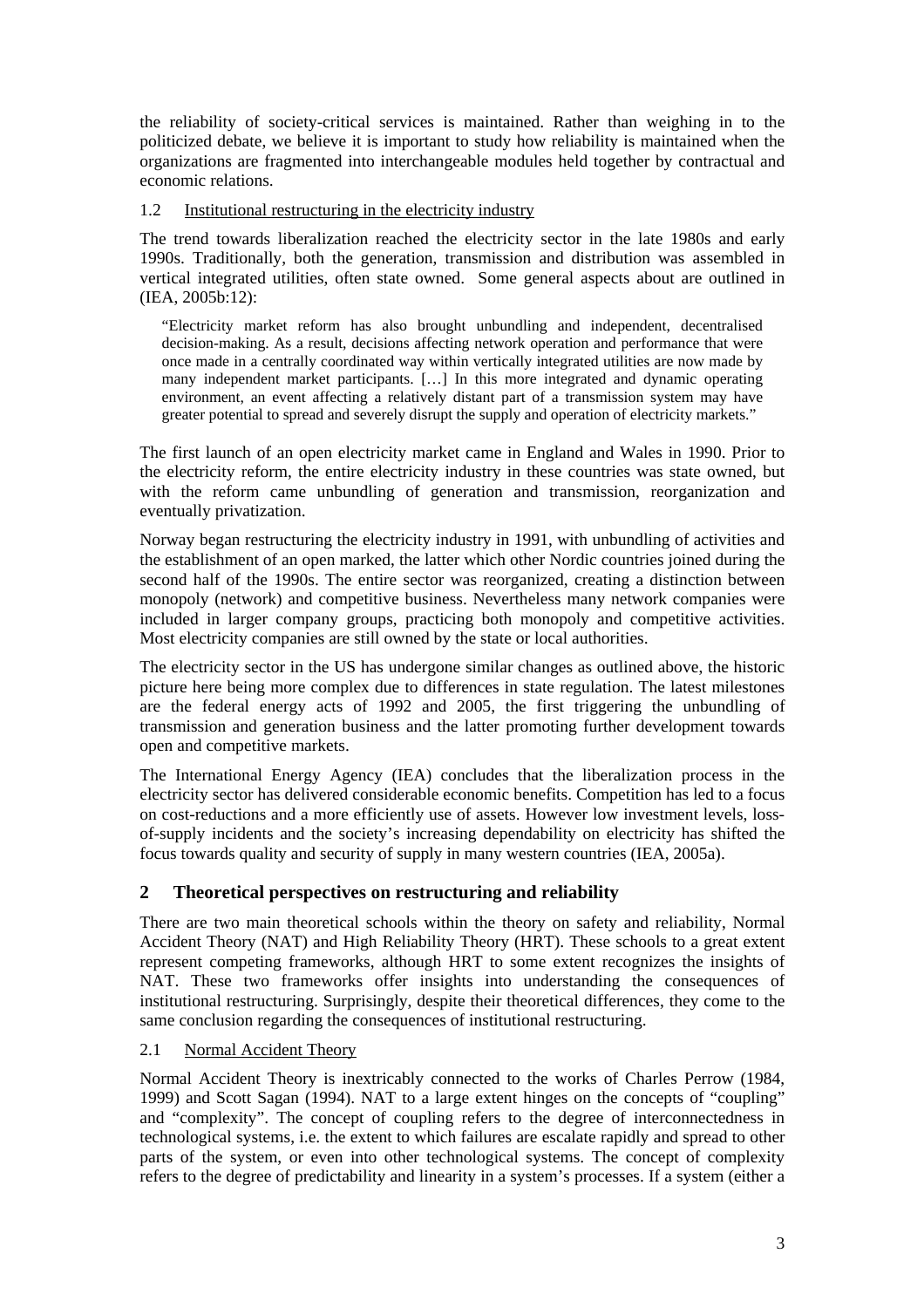technological system or an organization) is characterized by low complexity, i.e. linear processes, it will be largely transparent, predictable and follow familiar sequences. If it, on the other hand is a system of interactive complexity, its processes will be characterized by "unfamiliar sequences, unplanned and unexpected sequences, and either not visible or immediately comprehensible" (Perrow 1984: 78).

Although the energy sector has become increasingly interconnected with different critical infrastructures, the technology involved in production and transmission of electricity itself may not have become more complex as a result of institutional restructuring. However, according to NAT. the institutional restructuring in the energy sector will have led to an increased complexity in the energy system as a whole. Splitting up the large monopolies into independent organizations increases the number of organizational interfaces. In addition to posing challenges for cooperation and coordination, the restructuring can also be expected to increase the emphasis on cost efficiency, something which is also seen as problematic according to NAT. Together these factors would lead NAT theorists to predict that the institutional restructuring of the energy sector would lead to increased vulnerability.

## 2.2 High Reliability Theory

While NAT theorists are predominately interested in the system properties that cause systems to fail, proponents of High Reliability Theory (HRT) are searching to find the properties that *prevent* failure. Among these properties are a high degree of structural flexibility and redundancy, as well as a strong organizational commitment to reliability and organizational learning (La Porte 2006). Both of these properties are likely to be under attack in processes of institutional restructuring. Restructuring usually means increasing efficiency by reducing the number of employees. Such principles of lean organizing aim at reducing the redundancy of the organization, and are therefore problematic according to HRT. Also, the drift towards market principles may pose challenges for the prioritization of reliability. A greater emphasis on cost efficiency may also come at the expense of continuous improvement

Both proponents of NAT and HRT would find the institutional restructuring of the energy sector problematic in terms of reliability. This is why de Bruijne and van Eeten (2007: 18) classify restructured energy systems as "systems that should have failed". Moreover, both proponents of NAT and HRT would agree that processes of institutional restructuring create a need for increased cooperation and coordination between the organizations involved in the production and transmission of energy. Importantly, the issues raised by the two theoretical schools relate to both the reliability of normal operations, but not least to the capacity for effective emergency handling and crisis management, since cooperation and coordination are the two key properties of effective crisis management. The question that remains is how the challenges described here are met by the industry. In the following we will review the existing literature on this topic, in order to assess the "state-of-the-art" on this area.

#### **3 Some relevant literature**

As this is an interdisciplinary field with somewhat unclear boundaries, it is hard to provide a definitive literature review. In order to assess the current knowledge on the effects of institutional restructuring on reliability and capacity for crisis management, we performed literature searches in the following journals:

- Journal of Infrastructure Systems
- Journal of Contingencies and Crisis Management
- Safety Science
- Accident Analysis and Prevention
- Risk Analysis
- Journal of Risk and Uncertainty
- Reliability Engineering and Systems Safety
- Energy Policy
- **IEEE Transactions on Power Systems**
- Electricity Journal
- International Journal of Critical Infrastructures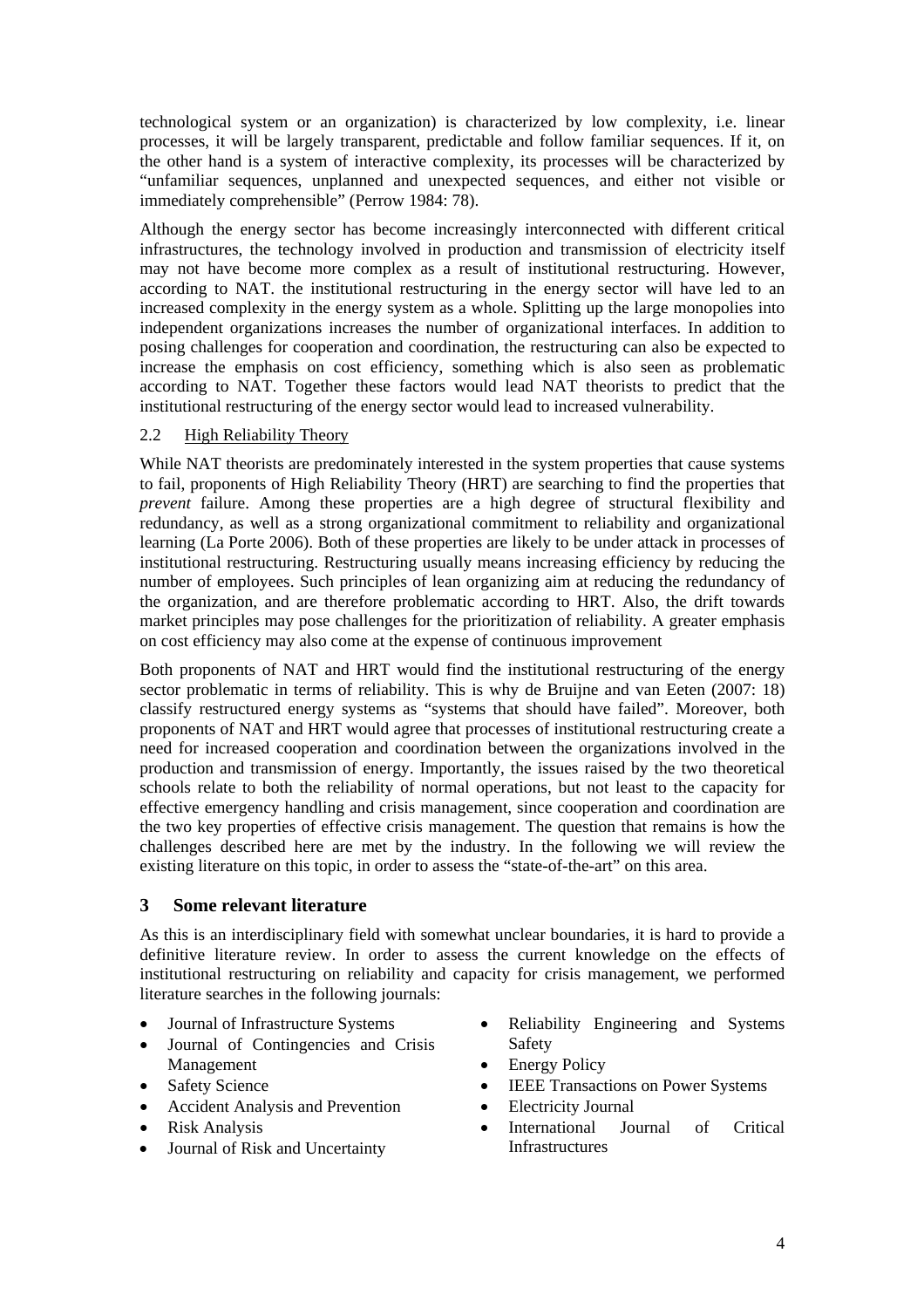In addition to surveying these journals, we also performed literature searches in library databases, contacted researchers who had previously published research on the topic, and searched the internet for relevant governmental reports. As is reflected in the selection of journals, the scope of the literature search was not confined to finding research on restructuring of the energy sector. Since many other industries have been through similar restructuring processes, we also reviewed research related to other industries, since this research provides insight on general aspects of deregulation and restructuring. In particular, the deregulation of the British and American transport sectors has spawned some research on the consequences for reliability. Some contributions are delineated in the following section.

#### 3.1 Experiences from transport deregulation

The transport sector is by far the sector in which most studies have been conducted to analyze the relationship between deregulation and safety, particularly in the UK and US. In the UK, the railway transport has received the most attention, after experiencing several serious accidents, such as the Hatfield crash in 2000. Though the number of casualties at Hatfield was not extremely high (4 killed and 70 injured), the subsequent restrictions on the rail system lead to severe problems for train operators in Britain in the time after the accident. The accident exposed flaws in the systems for control of the railway infrastructure:

"The underlying causes identified by the HSE investigation were that the maintenance contractor at the time, Balfour Beatty Rail Maintenance Ltd (BBRML) failed to manage effectively the inspection and maintenance of the rail at the site of the accident. [..] The investigation also found that Railtrack PLC, the infrastructure controller at the time, failed to manage effectively the work of BBRML." (Office of Rail Regulation, 2006:4)

The exposed systematic failures lead to a speed reduction on the rails (since one could not guarantee their condition) which in turn crippled much of the British railway system.

As a part of the Norwegian research program *Risk and safety in the transport sector* (RISIT), Johnsen et al (2002) produced a knowledge survey on the safety consequences of deregulation. The authors emphasized the need for scientific knowledge on the topic, and identified several negative issues related to deregulation:

- Increased competition coupled with decreasing profitability could lead to reduced maintenance and quality, which in turn could lead to lower safety levels
- The entrance of new and inexperienced market actors could involve increased risk
- Outsourcing can lead to a fragmentation of responsibility

Despite identifying these negative factors, much of the research concludes that deregulation has not adversely affected transport safety. Many of the studies reviewed come from the American aviation industry (e.g. Oster & Zorn 1989; Rose 1992). However, these studies have been criticized for relying on too limited post-deregulation data. When extending the analysis to include more recent accident data, results show a reversal of the declining trends in accident rates (Raghavan & Rhoades 2005). This suggests that there might be differences between long-term and short-term effects of deregulation.

There are of course differences between transport and the production and distribution of electrical energy. Nevertheless, the issues emphasized by Johnsen and colleagues (2002) are general challenges related to deregulation. As such, there is little reason to believe that these challenges will not be relevant in the energy sector.

#### 3.2 Public reports after major blackouts

Typically, much research on safety is event driven, following at the heels of major accidents and events. Several countries have experienced major electrical blackouts in the past years, and these has highlighted the society's vulnerability and contributed to rising further questions about the regulation and organization of the electricity sector. Often, major work is done by public organizations and regulating bodies.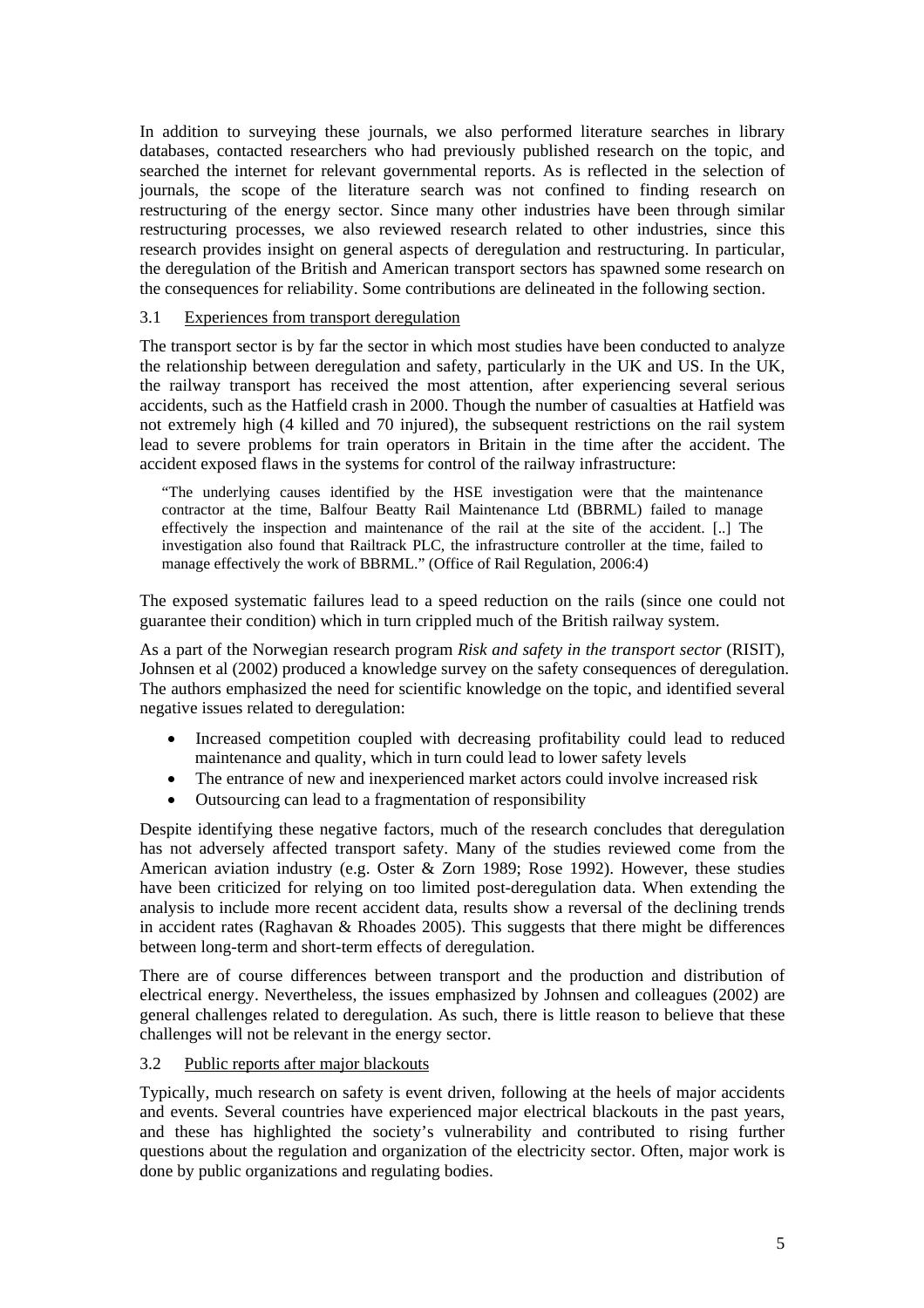One event raising some fundamental questions regarding the security of electricity supply was the California crisis in 1999. The rolling black-outs, skyrocketing prices and lasting undersupply of electrical power exposed how vulnerable the society had become. Simultaneously the cause analyses of it tend to point to flaws in the deregulation of the energy sector as one key condition making the breakdown possible. The crisis has later been regarded as a consequence of the deregulation of the energy market or as a consequence of a flawed deregulation. The official FERC-report states that "supply-demand imbalance, flawed market design and inconsistent rules made possible significant market manipulation". Hence, the market for taking care of the critical infrastructural function of providing energy to California was rendered vulnerable to manipulation. When a situation with supply-demand imbalance occurred, the design of the market was such that manipulation (both legal and illegal) was possible (FERC, 2003; Borenstein, 2002).

Though the California blackouts brought much attention to the restructuring as a possible contributor, the publications written in the aftermath of most large blackouts focus more on the technical aspects, i.e. the "physical" chain of causes and consequences, and not so much on the organizational and institutional framework of the system.

The Task Force after the blackouts in the US and Canada in 2003, which affected 50 million people, concluded that lack of system understanding, poor communication and noncompliance with voluntary standards created the ground for the cascading events. The need for clarifying responsibilities and accountabilities in the deregulated energy sector were addressed (IEA, 2005b). It has been stated that the regulator (FERC) lacked both technical expertise on reliability issues and the necessary jurisdiction to ensure the security of supply (Young, 2006). The Energy Policy Act of 2005 made it possible to answer some of these challenges, introducing mandatory reliability standards and broader jurisdiction regarding enforcement.

UK experienced two large loss-of-supply incidents in 2003, affecting London and Birmingham. In both cases the supply was restored to all costumers within an hour. However, the incidents caused significant disruptions of activities, particularly for the transport systems, e.g. the London Underground. Both incidents were triggered by the malfunctioning of protection equipment in combination with ongoing maintenance work causing the system to have less redundancy than normal. The incident reports focus on the protection systems, but also address issues such as communication, competence and recruitment as well as the need for more rigid and formalized procedures (OFGEM, 2004). After the incidents the regulator (OFGEM) decided to introduce an incentive scheme to promote a high level over reliability.

As in other countries, the electricity sector in Norway has experienced an increased focus on profitability stemming from the deregulation in 1991. The blackout in Steigen in 2007, where a small municipality was affected for 6 days, and other loss-of-supply incidents act as wakeup calls for the government and the power network companies. Maintenance practice, investment level, the organization of activities and the interface between governmental bodies are among the discussion topics in Norway today. It has been questioned if restructuring and outsourcing have led to deterioration of the network companies' competence to maintain a reliable system. It is regarded as vital that the network companies have the competence necessary to for fulfill their roles as service buyers, including high-quality specifications and control routines, and not least to be able to coordinate efforts during major break downs. Reduced local knowledge and man power, in combination with an aging infrastructure have been identified as areas of concerns.

After the hurricane Gudrun, which caused severe damage to electricity lines in southern Sweden in 2005, organization and access to man power, and materials as well as information to the citizens were recognized as areas in need of improvement. Centralized information centers and lack of local knowledge were identified as sources of misunderstandings and misinformation (SE, 2005). Gudrun also caused massive forest destruction and severe damage to other infrastructure in southern Sweden, hence exposing the interdependency of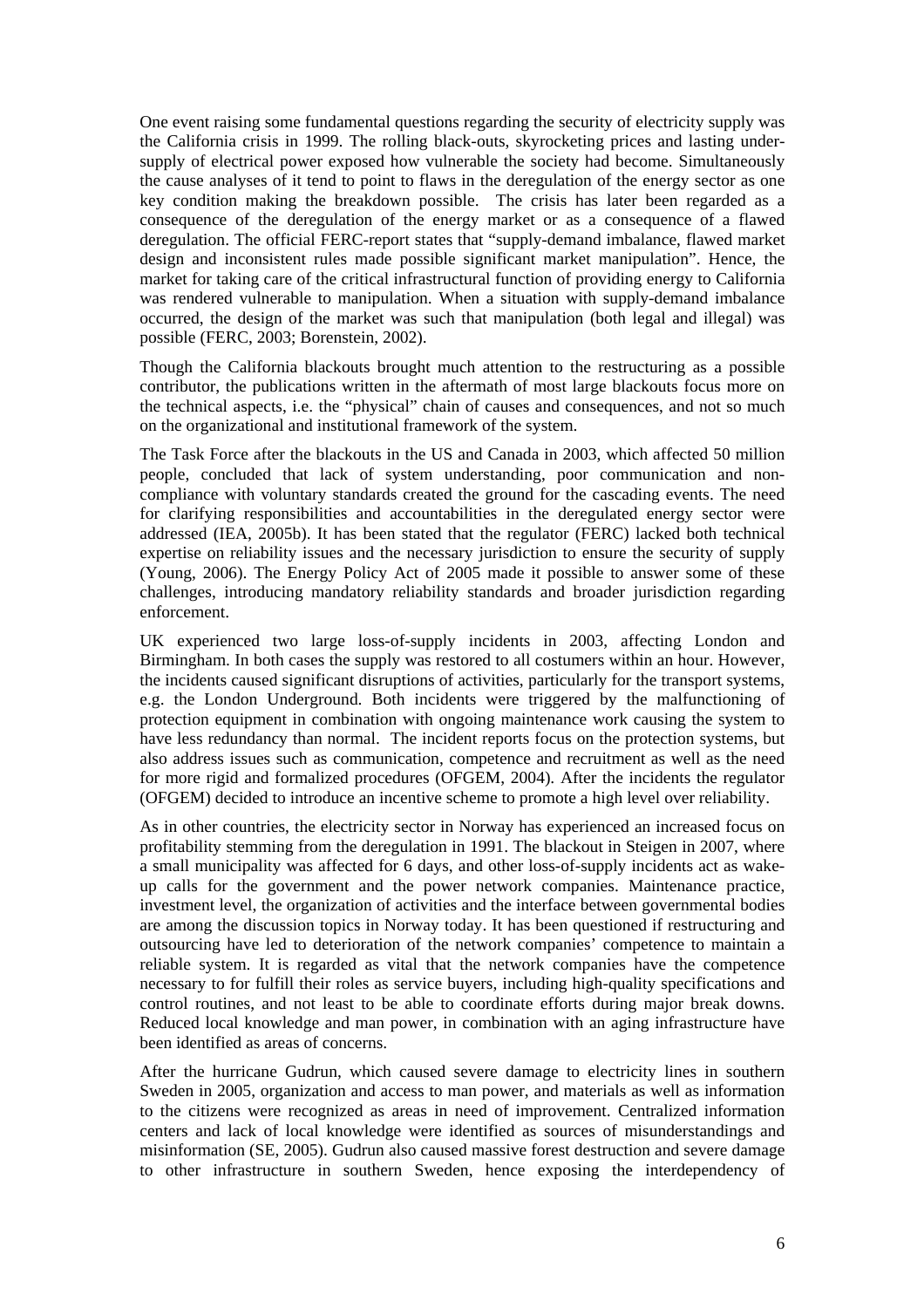infrastructures. The blackout was caused by extreme weather which the electrical distributions lines in general are not expected to withstand. Important lessons were, however, learned from the restoration process, especially in terms of communication, coordination and the dependency of other infrastructures such as telecommunication and transport.

The reports on major blackout events, all underline the integrated nature of power supply: in the causal chain (e.g. in the case of cascading effects) leading up to the events, or in the restoration of supply as in the Gudrun event. Not surprisingly, organizational factors, though they are not always discussed explicitly as such, play a role in all the events. And though it is clear that institutional restructuring has had *some* influence in both the generation and management of these crises, one would be hard pressed to make general conclusions from these reports regarding whether institutional restructuring is "good or bad". The available investigation reports on major incidents do not provide grounds for making any conclusions regarding the effects of the institutional restructuring of the energy sector.

#### 3.3 Research on institutional restructuring in the electricity sector

The literature search revealed that there has been done very little research on the way institutional restructuring affects the reliability and capacity for crisis management in the electricity sector. In the first years after the British (and other) electricity sector was deregulated, much of the research efforts were directed towards evaluating the functioning of the competitive electricity markets. The earlier literature in this field did not discuss the potential effects for reliability. The more recent economic literature, while, still predominately occupied with economic aspects of the deregulation, has started to pay attention to issues of reliability of the industry's service provision. An example of this line of research is a study by Xin (2005), which discusses the role of regulation in the electricity supply business and the importance of a clear institutional framework are studied:

"With the unbundling along the supply chain of electricity, the integrated responsibility paradigm for security was broken up. " (ibid: 3)

"No one can be given the entire responsibility for security in the new environment. How to rebuild the responsibility chain for security of supply is now a main concern both for US and Europe governments." (ibid: 4)

The author draws a link between large loss-of-supply incidents and institutional shortcomings. She argues that deregulation and insufficient investment incentives has resulted in a leaner system. Secondly the opening of markets has increased long-distance transmission creating a more complex and interconnected system, and both these trends make ensuring the security of supply a greater challenge. The importance of governmental involvement is also stressed bye the IEA who states that even if the governments' and regulators' roles have changes, they are still vital in order to secure a competitive marked and a reliable system. (IEA, 2005a).

In addition to the research on the economic research, there is a great deal of research on the technical robustness or vulnerability of energy systems, such as the special issue on critical electricity infrastructures in the *International Journal of Critical Infrastructures* (2007)<sup>5</sup>. While this research analyses the security of electrical power systems, its main emphasis remains on the technological properties of the system. The institutional restructuring of the organizational context of the system, is not discussed.

A third line of research is mainly published in *Journal of Contingencies and Crisis Management*, which had a special issue on critical infrastructures in 2007. This special issue addresses the consequences of institutional restructuring quite directly. Of particular interest here is de Bruijne and van Eeten's (2007) "Systems that should have failed" that discusses how reliability is upheld in a deregulated infrastructure even though they would be expected to be rendered more vulnerable according to both main stream safety paradigms (NAT and HRO). Their analysis concludes that the institutionally restructured energy systems seem to

l

<sup>5</sup> Volume 3, issue 1/2 - 2007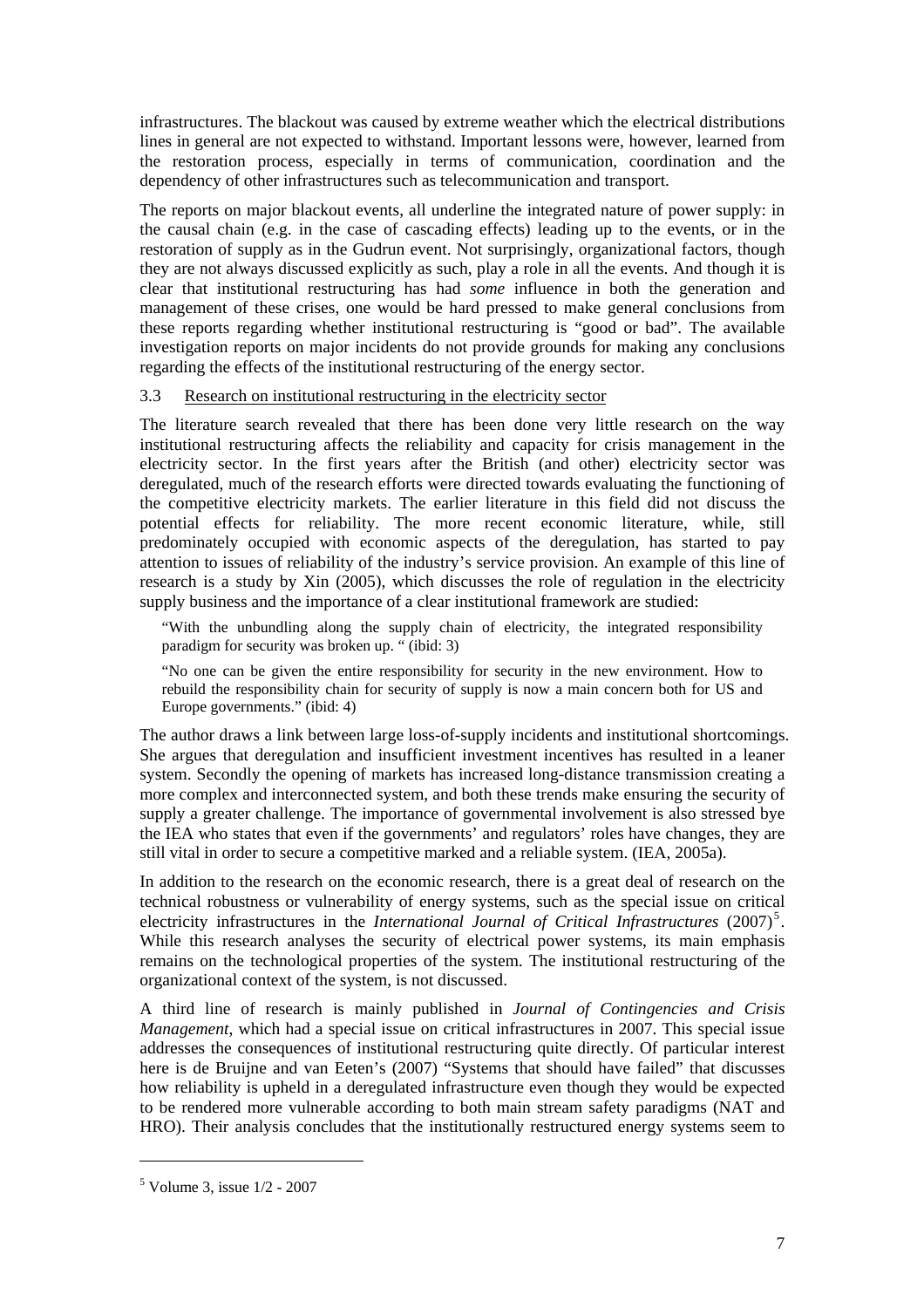operate quite close to the edge of failure, but that they nevertheless have maintained reliability by developing so-called "networked reliability", networks of skilled operators that are able to deal with problems as they arise. These operators are middle level professionals that have en exceptional degree of knowledge about the system they operate, and the roles and tasks of the people and organizations involved in maintaining and operating the system (Schulman et al., 2004). In the same edition Schulman and Roe (2007) argues that the vulnerabilities of CI's are not solved by design only and stresses the role of operators and managers and their ability to respond in a flexible way. There are few ways to control the external perturbations an open system like the power network is subjected to, so the ability to respond to these is a critical factor.

The four authors behind the work cited in the previous paragraphs, de Bruijne, van Eeten, Schulman and Roe in many ways constitute the core of the research community on the reliability consequences of institutional restructuring. In a joint article (Schulman et al., 2004) they addressed issues of relevance here. They argue that the demands for regularity of infrastructures have been raised whereas the organizations maintaining them have been dismantled. CI's are now managed by networks of organizations, "with competing goals and interests". Here too, their answer to the challenges posed by institutional restructuring lies in the concept of network reliability. As has also been noted by de Bruijne (2006) this form of reliability depends on real-time management, improvisation, communication and coordination. Hence networked reliability may be obtained in a situation where operators and managers with system responsibility are able to respond flexibly to external perturbations as they present themselves, rather than to foresee everything in contingency planning. This is of course partly dependent on the increased availability of real time data and increased information handling opportunities provided by ICT in general, but it is also a possible outcome of restructuring since reporting of safety critical parameters often are a part of the "product" to be delivered by subcontractors.

## **4 Summary and discussion**

One of the overall conclusions of the literature review on institutional restructuring in the electricity sector is that the literature are no clear answers as to whether the deregulation has lead to increase or decrease of regularity of the electric power supply. The reports reviewed raise issues as to whether fragmentation of the industry has led to a loss of governmental control, reduced local knowledge, decreasing levels of investment and maintenance, communication problems, as well as decreasing access to competence and manpower in crisis situations. Of the scientific studies reviewed, there seem to be a predominance of studies focusing either on the economic aspects of the institutional restructuring, or the technological vulnerability of energy systems. There are relatively few empirical studies of the effects of restructuring on reliability and capacity for effective crisis management. The lion's share of the studies that deal with these issues are associated with a group of researchers connected to the University of Delft in the Netherlands (Mark de Bruijne and Michel van Eeten), University of California, Berkeley and Mills College in the US (Paul Shulman, Emery Roe and Todd M. LaPorte). These researchers voice many concerns about the consequences of institutional restructuring, but still seem to maintain that reliability is upheld through networks of "reliability professionals". However, many questions remain unanswered. In fact much of the existing literature In our view, there are (at least) four important issues regarding the consequences of institutional restructuring, which have not been sufficiently addressed in the existing research:

1) The future of "reliability professionals" and "networked reliability". The networks of professionals that have had "long careers in many facets of electricity generation, transmission and distribution" (Schulman and Roe 2007: 45) have been described as the key to the reliability of the electricity sector in restructured institutional settings like the Californian electricity sector. These "long careers" have given the professionals a view of the big picture of how their system functions. However, the very logic of restructuring strategies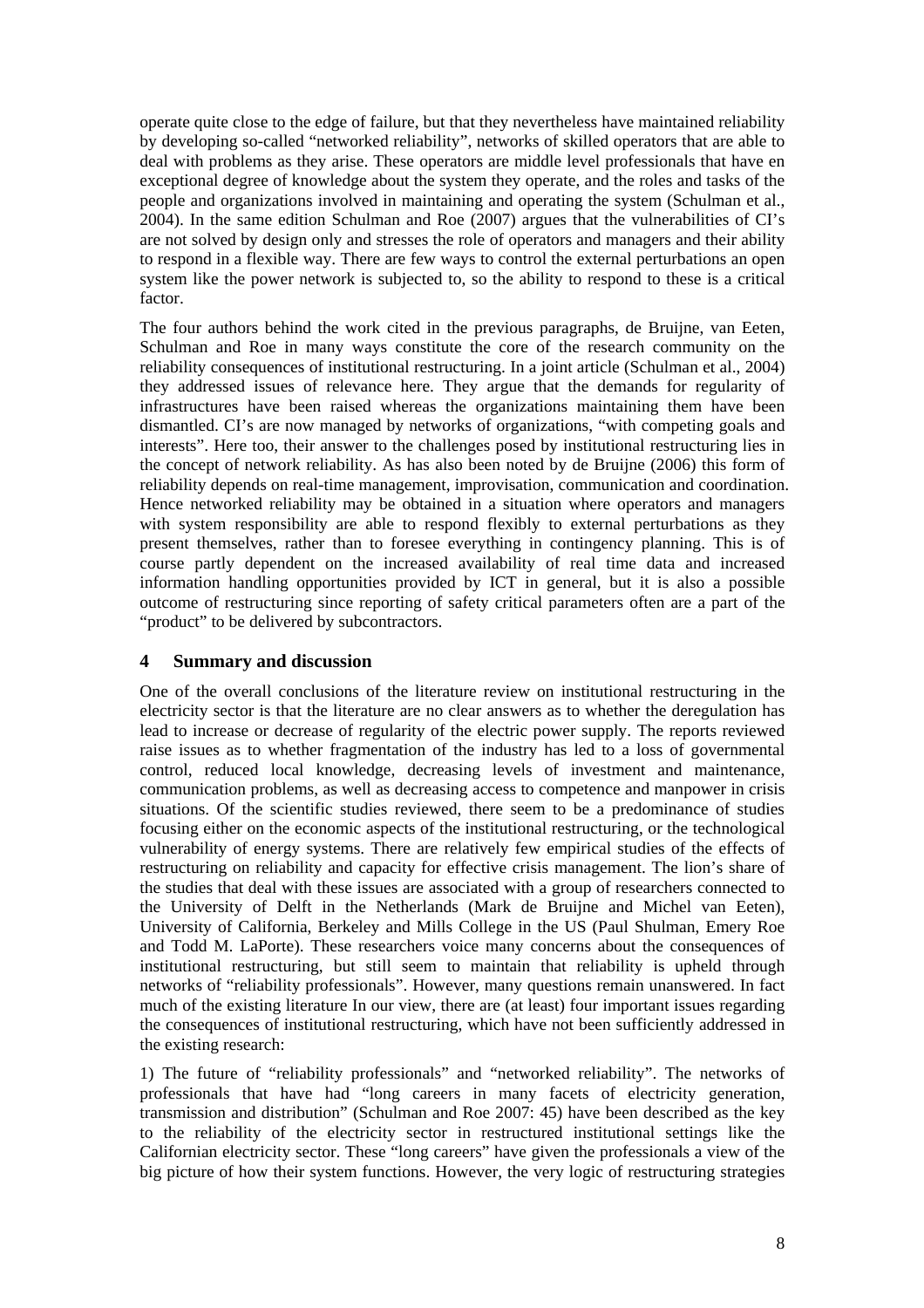like outsourcing is to create independent organizations which are, at least in principle, substitutable. This implies that it will be increasingly difficult to see the big picture of the electricity sector that covers a number of different organizations with competing interests. The future department heads, control room supervisors and dispatchers and operators will therefore most likely *not* have the same general and varied background as the reliability professionals that reportedly hold the key to the current reliability of the electricity systems of Western societies. How reliability is to be maintained when the competence of reliability professionals might not be available should be an important question for future research.

2) How are crisis and emergencies handled in an institutionally fragmented industry? The restructuring of the energy sector have undoubtedly changed the framework conditions for crisis management. The crisis management which were previously dealt with within the boundaries of one organization, now involves several organizations, both public and private. How the necessary cooperation and coordination between the organizations involved is accomplished should be addressed in future research on crisis management.

3) How is learning and human resources development upheld in an institutionally fragmented environment<sup>?</sup> This question is very much related to the previous two issues. Institutional restructuring usually implies a specialization in that each of the organizations created is expected to focus on their respective core competences. However, the reliability of the energy system as a whole is reliant on the interfaces between its different components. This means that the various parts should have some knowledge of the tasks of the other constituents of the system. How this can be accomplished, should be a subject for future research.

4) How can issues of reliability and crisis management best be incorporated in the contracts regulating the relationships between the organizations constituting the value chain of the energy system? The relationships between different legal entities are usually regulated by contracts. A contract specifies which services are to be delivered, and the quality of these services. Such contracts often imply that the quality of the service is to be measured in some way. Both the specification and measurement of a service implies that the product is fairly concrete and has stable and predictable properties. When it comes to reliability and the ability to handle crises, this is not always the case. As noted by Weick (1987), reliability is a dynamic non-event" which is not easily explicated? For instance, the informal aspects of organizations are usually considered critical for safe operations, and even more so for emergency handling. This characteristic is something that is *not* possible to describe in a contract or other formal documents. In fact, the formalization of organizational relationships may even go at the expense of the informal, latent resilience networks that are crucial for the ability to deal with emergencies (Weick et al. 1999). Thus, something may be "lost in translation" when reliability and the capacity for crisis management is transformed to a product that can be bought and sold. This too, should be a topic of future research.

#### **5 References**

- Borenstein, S (2002), "The trouble with electricity markets: Understanding California's restructuring disaster" in Journal of economic perspectives vol. 16/1 (191-211)
- de Bruijne, M. (2006), Networked Reliability: Institutional Fragmentation and the Reliability of Service Provision in Critical Infrastructures, Delft University of Technology, Delft.
- de Bruijne, M., van Eeten, M.J.G., Roe, E. and Schulman, P. (2006), 'Assuring High Reliability of Service Provision in Critical Infrastructures', International Journal of Critical Infrastructures, Volume 2, Number 2/3, pp. 231–246.
- DSB (2005): *Nasjonal sårbarhets- og beredskapsrapport for 2005*. Direktoratet for samfunnssikkerhet og beredskap.
- Federal Energy Regulatory Commission. (FERC) (2003), Final report on price manipulation in western markets. Web: http://www.ferc.gov/industries/electric/indus-act/wec.asp